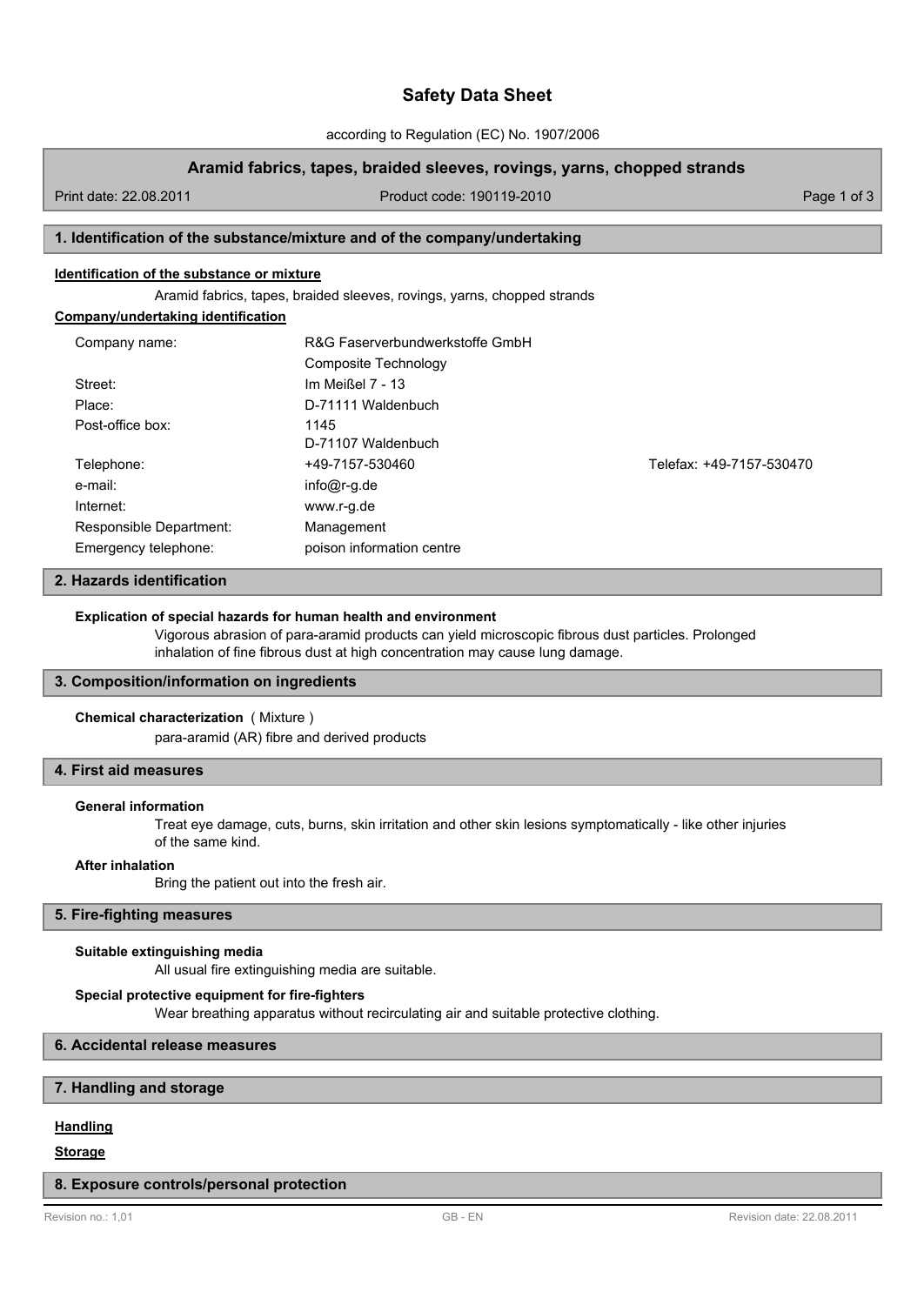# **Safety Data Sheet**

according to Regulation (EC) No. 1907/2006

## **Aramid fabrics, tapes, braided sleeves, rovings, yarns, chopped strands**

Print date: 22.08.2011 Product code: 190119-2010 Page 2 of 3

## **Exposure limit values**

#### **Exposure limits (EH40)**

| CAS No. | Chemical name                           | ml/m <sup>3</sup> | mq/m <sup>3</sup> | F/ml | Category      | Origin |
|---------|-----------------------------------------|-------------------|-------------------|------|---------------|--------|
|         | 26125-61-1   p-Aramid respirable fibres |                   |                   | 0.51 | TWA (8 h)     | WEL    |
|         |                                         |                   |                   |      | STEL (15 min) | WEL    |

#### **Additional advice on limit values**

Use proper workplace ventilation. Avoid accumulation and discharges of static electricity in the presence of flammable/explosive materials.

#### **Exposure controls**

#### **Occupational exposure controls**

See local regulations. In their absence, it is recommended that the average concentration of respirable fibre-shaped particles (RFP's) derived from para-aramid products be maintained below 2 fibrils per ml of work place air.

#### **Respiratory protection**

Respirators - only if control limits are exceeded and processing conditions require it (poor ventilation, copious abrasion-inducted finde dust).

#### **9. Physical and chemical properties**

#### **General information**

| Physical state: | Multi-filament varn, staple fibre, fabrics, floc and/or pulp. |
|-----------------|---------------------------------------------------------------|
| Colour:         | aolden                                                        |
| Odour:          | odourless                                                     |

# **Important health, safety and environmental information**

| Changes in the physical state                                                                                                                                                                                                                                                                                                      |  |
|------------------------------------------------------------------------------------------------------------------------------------------------------------------------------------------------------------------------------------------------------------------------------------------------------------------------------------|--|
| $\mathbb{R}$ $\mathbb{R}$ $\mathbb{R}$ $\mathbb{R}$ $\mathbb{R}$ $\mathbb{R}$ $\mathbb{R}$ $\mathbb{R}$ $\mathbb{R}$ $\mathbb{R}$ $\mathbb{R}$ $\mathbb{R}$ $\mathbb{R}$ $\mathbb{R}$ $\mathbb{R}$ $\mathbb{R}$ $\mathbb{R}$ $\mathbb{R}$ $\mathbb{R}$ $\mathbb{R}$ $\mathbb{R}$ $\mathbb{R}$ $\mathbb{R}$ $\mathbb{R}$ $\mathbb{$ |  |

Density (at 20 °C):  $1,44 - 1,45$  g/cm<sup>3</sup> Water solubility: insoluble that the solubility: insoluble that the solubility: insoluble that the solubility:

# **10. Stability and reactivity**

#### **Materials to avoid**

alikaline substances and acids

#### **Hazardous decomposition products**

Small quantities of carbon monoxide, ev. also traces of nitrogen oxides and hydrocyanic acid.

# **11. Toxicological information**

#### **Acute toxicity**

LD50: oral rat > 7500 mg/kg

## **12. Ecological information**

#### **Persistence and degradability**

not biodegrable

# **13. Disposal considerations**

Test method